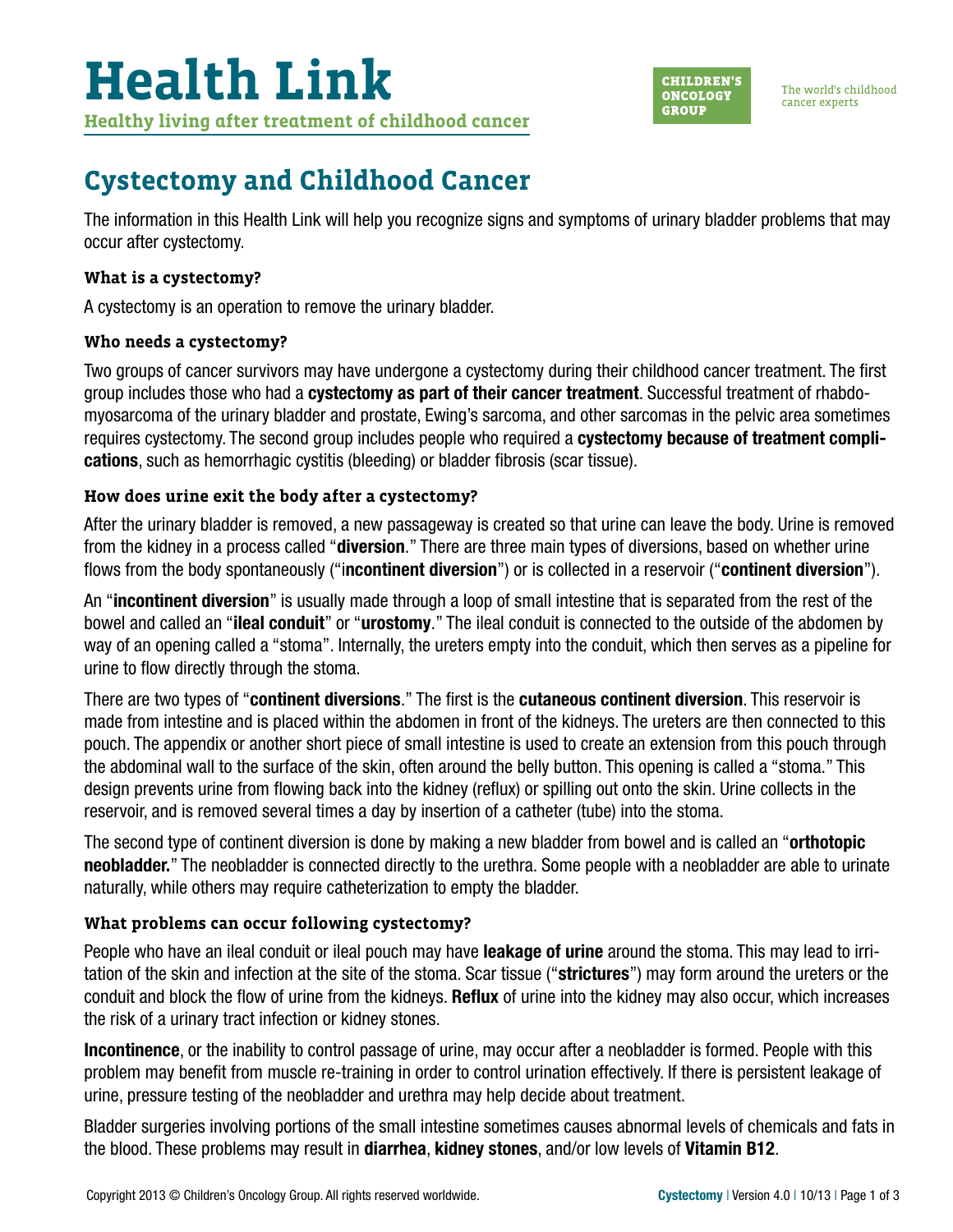

Cystectomy may also increase the risk of **sexual dysfunction** in both men and women. Surgery and medications may be used to treat this complication.

#### **What can I do if I have a problem following cystectomy?**

If you have had a cystectomy, you will need life-long **close follow-up by a urologist**. An enterostomal nurse ("ET nurse") can help by giving advice about skin care, appliance fitting, and supplies. The nurse can also help "troubleshoot" if there are problems with catheterization.

#### **What monitoring is recommended?**

If you had an ileal enterocystoplasty (bladder surgery involving a portion of the small intestine), you should have a yearly blood test to check your Vitamin B12 level starting 5 years after your bladder surgery.

#### **When should I call my healthcare provider?**

Call your healthcare provider whenever you have fever, pain in the midback or side, blood in the urine, or severe irritation of the skin. If you perform self-catheterization and have difficulty inserting the catheter, this is a medical emergency that needs immediate attention. This complication may mean that the pouch has ruptured, or that the pouch will rupture if the reservoir cannot be drained properly. This can result in serious infection from leakage of urine into the abdomen or pelvis. If you have had a cystectomy, contact your healthcare provider immediately if you have vomiting or abdominal pain. These symptoms may indicate a bowel blockage (obstruction) from scar tissue.

Written by Patricia Shearer, MD, MS, Pediatric Hematology/Oncology, University of Maryland Medical Center, Baltimore, Maryland; Michael Ritchey, MD, Pediatric Urology Associates, Phoenix, Arizona; Fernando A. Ferrer, MD, Department of Surgery, Connecticut Children's Medical Center, Hartford, Connecticut; and Sheri L. Spunt, MD, Hematology/Oncology, Lucile Packard Children's Hospital, Stanford University, Palo Alto, California.

Reviewed by Jill Meredith, RN, BSN, OCN®; Melissa M. Hudson, MD; and Joan Darling, PhD.

#### **Additional health information for childhood cancer survivors is available at**  *[www.survivorshipguidelines.org](http://www.survivorshipguidelines.org)*

Note: Throughout this *Health Links* series, the term "childhood cancer" is used to designate pediatric cancers that may occur during childhood, adolescence, or young adulthood. Health Links are designed to provide health information for survivors of pediatric cancer, regardless of whether the cancer occurred during childhood, adolescence, or young adulthood.

#### Disclaimer and Notice of Proprietary Rights

Introduction to Late Effects Guidelines and Health Links: *The Long-Term Follow-Up Guidelines for Survivors of Childhood, Adolescent, and Young Adult Cancers* and accompanying *Health Links* were developed by the Children's Oncology Group as a collaborative effort of the Late Effects Committee and Nursing Discipline and are maintained and updated by the Children's Oncology Group's Long-Term Follow-Up Guidelines Core Committee and its associated Task Forces.

To cancer patients (if children, their parents or legal guardians): Please seek the advice of a physician or other qualified health provider with any questions you may have regarding a medical condition and do not rely on the Informational Content. The Children's Oncology Group is a research organization and does not provide individualized medical care or treatment.

To physicians and other healthcare providers: The Informational Content is not intended to replace your independent clinical judgment, medical advice, or to exclude other legitimate criteria for screening, health counseling, or intervention for specific complications of childhood cancer treatment. Neither is the Informational Content intended to exclude other reasonable alternative follow-up procedures. The Informational Content is provided as a courtesy, but not intended as a sole source of guidance in the evaluation of childhood cancer survivors. The Children's Oncology Group recognizes that specific patient care decisions are the prerogative of the patient, family, and healthcare provider.

No endorsement of any specific tests, products, or procedures is made by Informational Content, the Children's Oncology Group, or affiliated party or member of the Children's Oncology Group.

No Claim to Accuracy or Completeness: While the Children's Oncology Group has made every attempt to assure that the Informational Content is accurate and complete as of the date of publication, no warranty or representation, express or implied, is made as to the accuracy, reliability, completeness, relevance, or timeliness of such Informational Content.

No Liability on Part of Children's Oncology Group and Related Parties/Agreement to Indemnify and Hold Harmless the Children's Oncology Group and Related Parties: No liability is assumed by the Children's Oncology Group or any affiliated party or member thereof for damage resulting from the use, review, or access of the Informational Content. You agree to the following terms of indemnification: (i) "Indemnified Parties" include authors and contributors to the Informational Content, all officers, directors, representatives, employees, agents, and members of the Children's Oncology Group and affiliated organizations; (ii) by using, reviewing, or accessing the Informational Content, you agree, at your own expense, to indemnify, defend and hold harmless Indemnified Parties from any and all